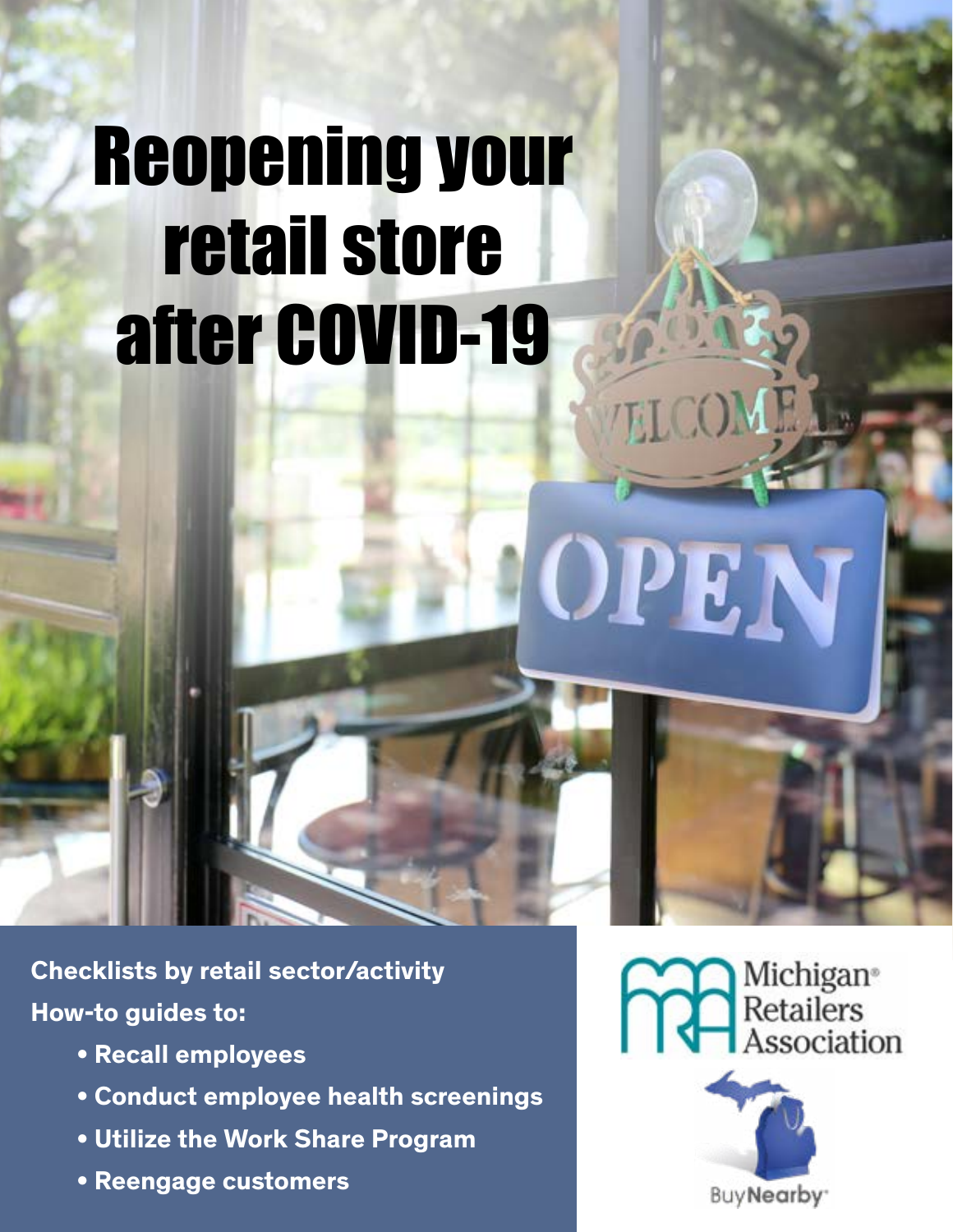# PLEAT m

# **CONTENTS**

| Checklist for retail by appointment and retail-to-go4 |  |
|-------------------------------------------------------|--|
| Checklist for food establishments and pharmacies5     |  |
|                                                       |  |
|                                                       |  |
|                                                       |  |
|                                                       |  |
|                                                       |  |
| How-to rethink your store and reengage customers9-10  |  |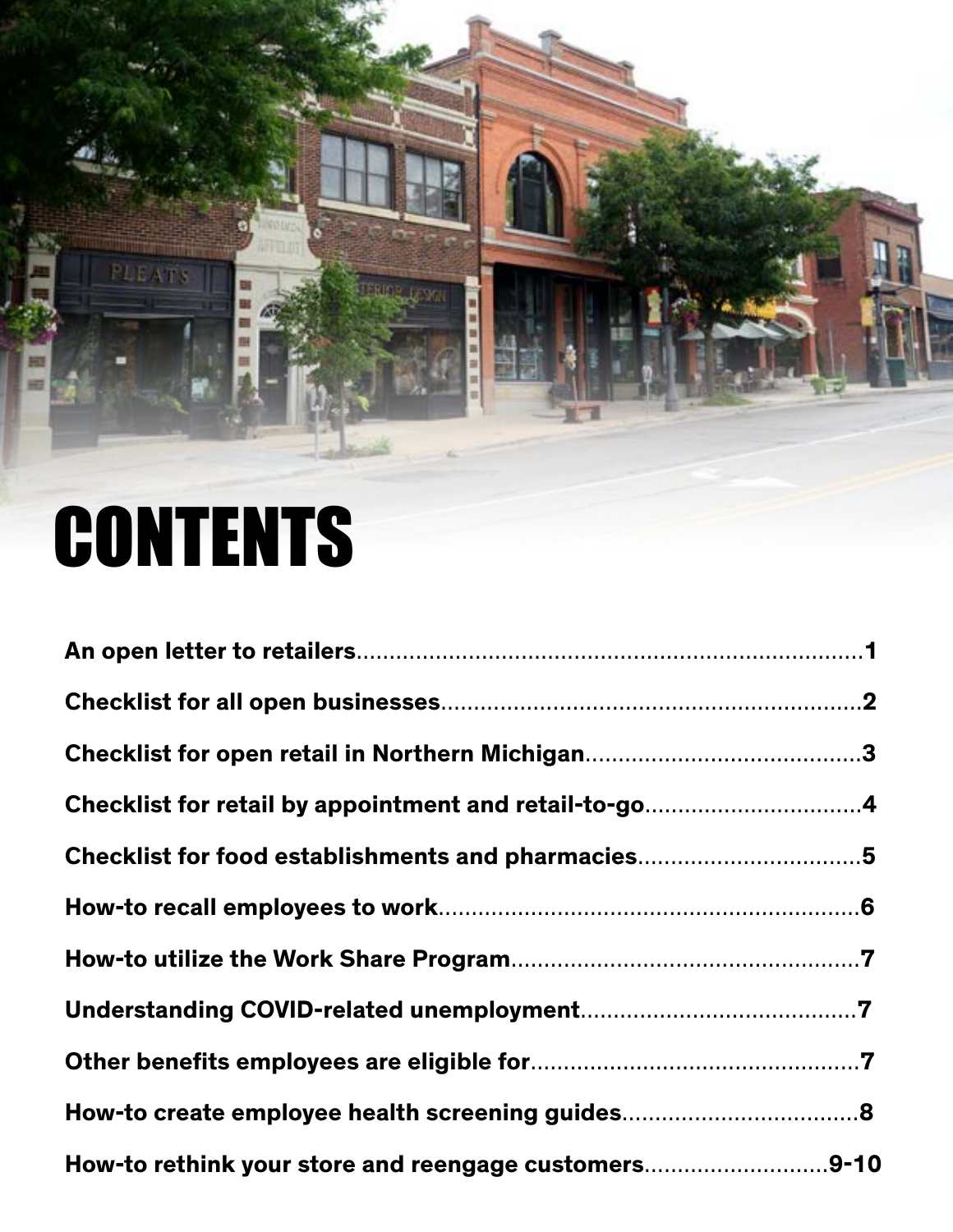

Dear retailer,

These are unprecedented times. No one could have imagined we'd be in the situation we are now. We know many of you are frustrated and anxious to get back to work to protect your livelihood.

Retailers have already proven they can keep their employees and customers safe. We are proud of the grocery stores, pharmacies and hardware stores that never closed their doors and quickly developed and implemented best practices that we're now using as guidance for reopening all retail stores.

We want to say a special thank you to those retail workers and suppliers who have kept Michiganders supplied with food, medication and supplies. We would not have survived this challenging time without their hard work and dedication.

But we can see the light at the end of the tunnel.

As the state allows retailers to reopen their doors, we've compiled relevant information in this guide to try to make it easier for you to comply with the many new health and safety requirements. The Governor's Orders require many safety precautions prior to opening. If you aren't ready to open your doors, that's ok. Wait until you are ready and can open safely. What's important and what we strongly encourage is that you take the time to implement the safety precautions properly.

These requirements will be enforced by the new COVID-19 Office of Worker Safety within the Michigan Occupational Safety and Health Administration (MIOSHA). The agency is tasked with enforcing and monitoring workplaces for compliance and posting information on businesses that do not comply. So we urge you to pay careful attention to the many new requirements and follow them as closely as you can.

Stores will be selling in new and different ways which changes the shopping experience for customers too. First and foremost, we know you want to keep your employees safe. Now is a great time to review de-escalation tactics should they be confronted with agitated customers. We also encourage you to prepare for the potential that there could be a second wave. Consider developing more of an online presence and alternatives to in-person shopping.

If you have questions about reopening or government requirements, email us at AskUsFirst@retailers.com.

Michigan Retailers Association has not stopped advocating for you throughout this crisis and we will not stop even once this is over. We are with you and we stand ready to help our members and retailers across the state as we move into this next phase of reopening.

William J. Hallan President and CEO Michigan Retailers Association

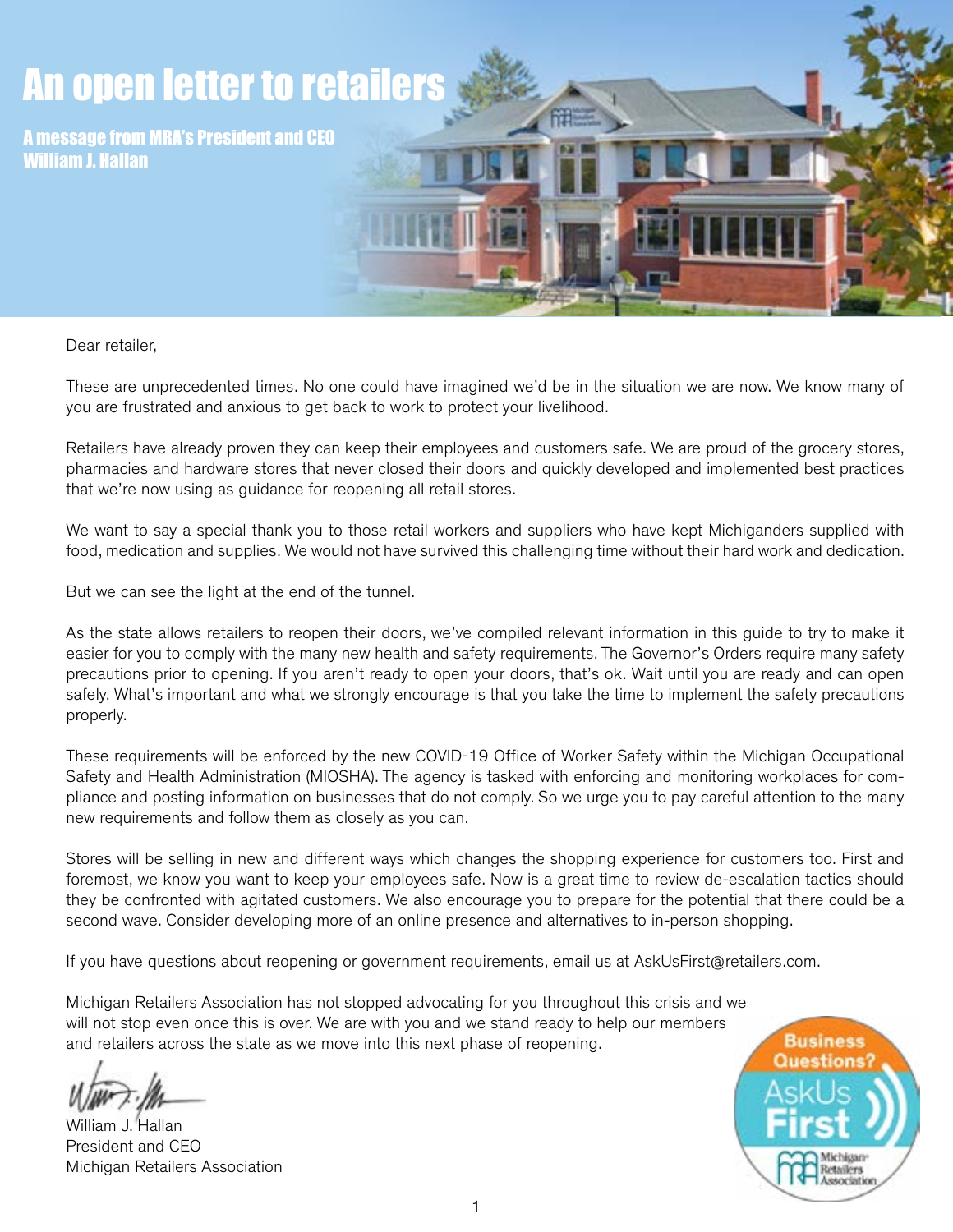# Reopening retail checklist

Government requirements:

ALL OPEN BUSINESSES conducting in-person work must (in addition to any industry-specific guidance):

#### General operations:

- $\Box$  Promote remote work to the fullest extent possible.
	- Restrict business travel to essential travel only.
	- Develop a COVID-19 preparedness and response plan (see [MRA template](https://bit.ly/2Zr1FoQ)), consistent with [OSHA's Guidance](http://OSHA’s Guidance) on Preparing Workplaces for COVID-19.
		- $\Box$  Make this plan available by June 1, 2020, or within two weeks of resuming in-person activities, whichever is later, to employees, labor unions and customers (via website, internal network or paper).
- $\Box$  Establish a response plan to handle confirmed infection in the workplace, including protocols for sending employees home and for temporary closures to allow for deep cleaning.
- $\Box$  Adopt any additional infection-control measures for the type of work performed at the worksite and the rate of infection in the surrounding community.

# Personal protective equipment (PPE):

| $\Box$ Provide non-medical face coverings to all employees. |
|-------------------------------------------------------------|
| $\Box$ Require face coverings to be worn when 6 feet of     |
| distance cannot be maintained, and consider face shields    |
| when employees cannot consistently maintain 6 feet of       |
| separation from other individuals.                          |

# Enhanced cleaning standards:

| $\Box$ Increase facility cleaning and disinfection to limit expo-                                                                                                                                                                  |
|------------------------------------------------------------------------------------------------------------------------------------------------------------------------------------------------------------------------------------|
| sure to COVID-19, focusing on high-touch surfaces,                                                                                                                                                                                 |
| products and equipment.                                                                                                                                                                                                            |
| $\bullet$ . The contract of the contract of the contract of the contract of the contract of the contract of the contract of the contract of the contract of the contract of the contract of the contract of the contract of the co |

 $\vert \ \vert$  Adopt protocols to clean and disinfect the facility in the event of a positive COVID-19 case in the workplace.

| $\Box$ Provide employees access to cleaning supplies upon |
|-----------------------------------------------------------|
| entry and time to wash hands/use hand sanitizer.          |

# Social distancing:

 $\Box$  Keep everyone at least 6 feet from one another through

| the use of ground markings, signs and physical barriers,<br>as appropriate.                                                                                                                                                                                                                                                                                                                                                                                                                                                                                                                                                                                                                                                                                                                       |
|---------------------------------------------------------------------------------------------------------------------------------------------------------------------------------------------------------------------------------------------------------------------------------------------------------------------------------------------------------------------------------------------------------------------------------------------------------------------------------------------------------------------------------------------------------------------------------------------------------------------------------------------------------------------------------------------------------------------------------------------------------------------------------------------------|
| <b>Employees:</b>                                                                                                                                                                                                                                                                                                                                                                                                                                                                                                                                                                                                                                                                                                                                                                                 |
| Designate and inform employees who can return to<br>work in writing (can be via email or on your website).<br>Provide COVID-19 training to employees on:<br>• Workplace infection-control practices.<br>• Proper use of personal protective equipment.<br>• Steps the employee must take to notify the<br>business or operation of any symptoms of<br>COVID-19 or a suspected or confirmed diagnosis.<br>• How to report unsafe working conditions.<br>Designate one or more worksite supervisors to<br>implement, monitor, and report on the COVID-19<br>control strategies in the preparedness and response<br>plan. A supervisor (or designated employee) must<br>remain on-site when employees are present.<br>Encourage employees to use PPE and hand sanitizer<br>on public transportation. |
| Conduct a daily entry self-screening protocol for all<br>employees or contractors entering the workplace,<br>including, at a minimum, a questionnaire covering<br>symptoms and suspected or confirmed exposure to<br>people with possible COVID-19.<br>When an employee is identified with a confirmed case<br>of COVID-19, within 24 hours, notify both the local<br>public health department and any co-workers, contrac-<br>tors, or suppliers who may have come into contact with<br>the person.<br>Do not discharge, discipline or otherwise retaliate<br>against employees who stay home or who leave work<br>when they are at particular risk of infecting others with<br>COVID-19.                                                                                                        |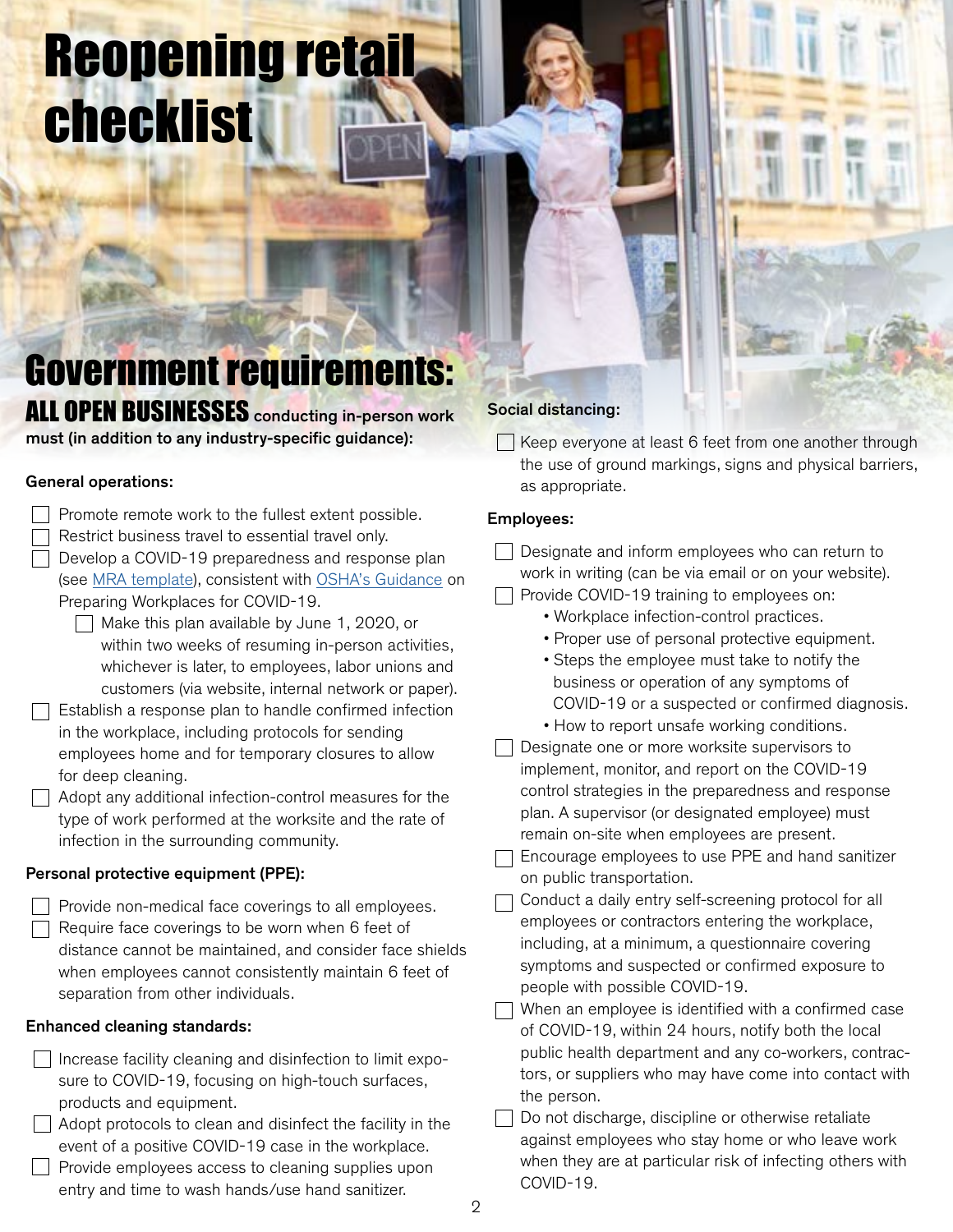

\* includes employees in capacity limits

100,000 3,333

 $\overline{1}$   $\overline{1}$   $\overline{2}$   $\overline{3}$   $\overline{3}$   $\overline{3}$   $\overline{1}$   $\overline{2}$   $\overline{3}$   $\overline{3}$   $\overline{1}$   $\overline{2}$   $\overline{3}$   $\overline{2}$   $\overline{1}$   $\overline{2}$   $\overline{3}$   $\overline{2}$   $\overline{3}$   $\overline{2}$   $\overline{3}$   $\overline{2}$   $\overline{3}$   $\overline{2}$   $\overline{$  $50,000$  1,000

 $150,000$   $500$ 

\*\* does not include employees in capacity limits

40,000 1,333 666 333 167 160 50,000 1,666 833 417 208 200 100,000 | 3,333 | 1,666 | 833 | 417 | 400 150,000 | 5,000 | 2500 | 1250 | 625 | 600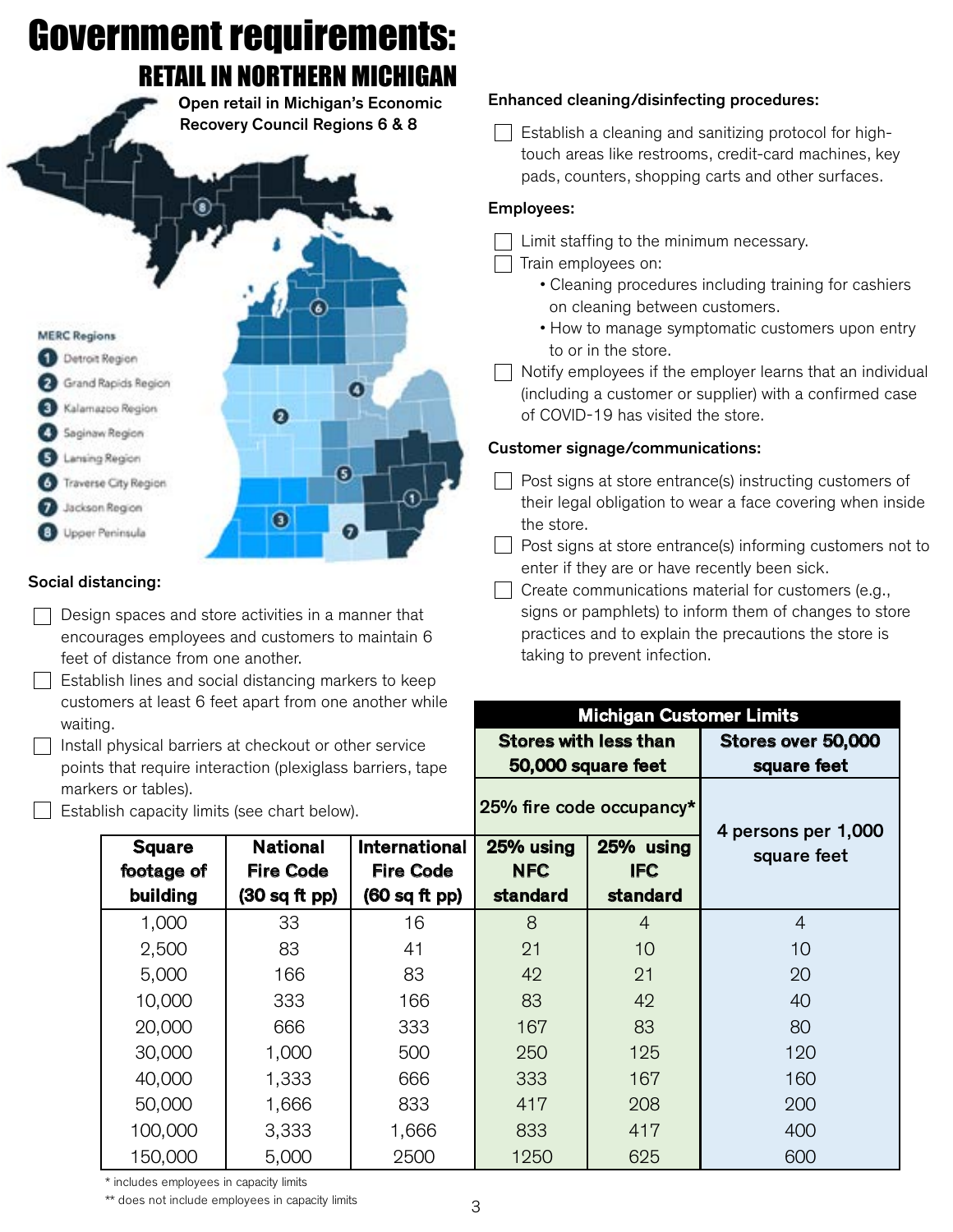





# Government requirements:

# RETAIL BY APPOINTMENT

As of May 26, retailers throughout Michigan, if not allowed to open fully, may do retail by "appointment."

- Follow all requirements for open businesses listed on page 2 of this document.
- $\Box$  Follow all requirements for retail stores in regions 6 and 8 listed on page 3 of this document.
- Only allow 10 customers in the store at a time.

The order doesn't define what "by appointment" means, so walk-in or walk-up appointments are allowed. It doesn't necessarily mean customers have to call ahead and schedule a time to shop. There is a limit restricting the total number of customers to 10 in a store at one time. Implement what you feel comfortable doing whether that's having a greeter at the door limiting customers or having customers call the store and admitting them if capacity remains. Consider how to offer vulnerable citizens special shopping considerations.

# Ideas to try:

- Promote scheduled, intimate small group shopping experiences or store "take overs" for friends, families, coworkers or clubs looking to get together in a new way.
- Create themed days or promotions.
- Institute a retail fast-pass for your best customers, giving them more immediate access or prefered time slots to shop new merchandise and sales.

# RETAIL-TO-GO/CURBSIDE

As of April 24, retailers can do curbside transactions and pick-ups as well as fulfill home or mail order deliveries from their stores.

- $\Box$  Follow all requirements for open businesses listed on page 2 of this document.
- $\Box$  Up until May 26, do not allow customers to enter your store.

# Ideas to try:

- Host interactive merchandise reveals on Zoom, Facebook Live or other video platforms.
- Show existing customers and new customers different ways to use your products. Make it interactive and fun while providing a demo or more information than they would otherwise get. Make it a memorable experience.

#### Plan for the next "what if:"

Review how you would handle this closure and pandemic if you had the chance to re-do it. While we hope there are no additional waves, take the time now to boost your online presence and consider creating a real online store and other tools to better help you weather the next storm. Retailers should also build strong relationships to help you better negotiate with landlords, bankers, vendors, employees, local law enforcement and of course your customers.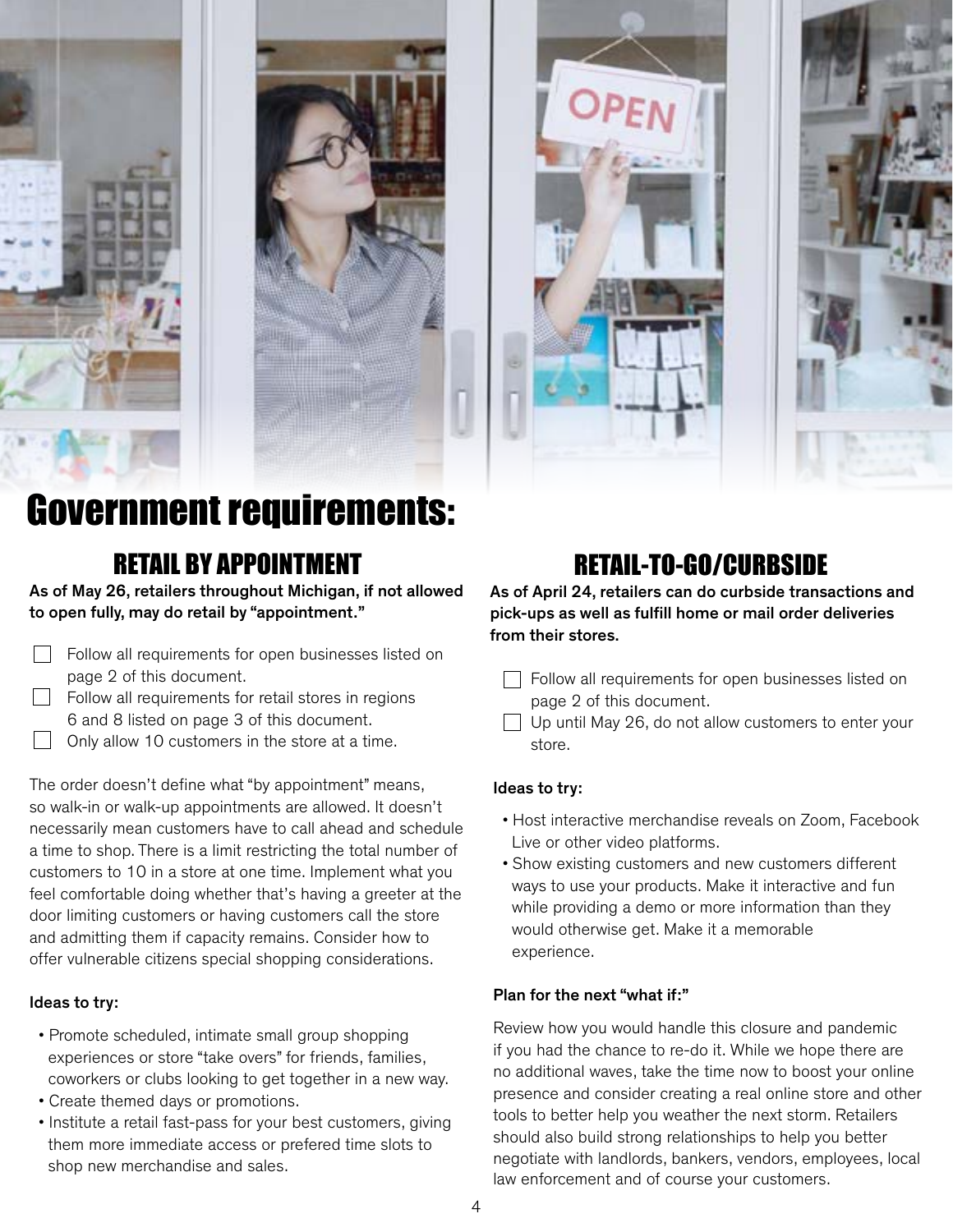# FOOD ESTABLISHMENTS AND PHARMACIES Government requirements:

# General operations:

- $\Box$  Grocery stores and pharmacies must provide at least 2 hours of designated shopping hours each week for vulnerable populations (seniors age 60+, pregnant women, those with chronic conditions).
- $\Box$  Customers must wear a face covering to enter (if they can medically tolerate it).
- $\Box$  Provide access to handwashing facilities (public restrooms count).
- $\Box$  Close self-serve prepared food stations (e.g. salad bars).
- $\Box$  Eliminate free samples and tasting stations.
- $\Box$  Close to the public for sufficient time each night to allow stores to be properly sanitized.
- $\Box$  Encourage cash transactions to be processed at selfcheckout kiosks when possible.
- $\Box$  Ensure vendors are cleaning and disinfecting frequent touch points.

# Enhanced cleaning standards:

- $\Box$  Clean and disinfect frequent touch points throughout the day such as point of sale terminals at registers, shopping carts, shopping baskets, bulk bins, etc.
- Use best efforts to ensure checkout employees disinfect their hands between orders.
- Use best efforts to provide employees and customers access to at least 60% alcohol-based hand sanitizer.
- $\Box$  Use best efforts to provide disinfecting wipes at cash registers and entrance points for customers to disinfect carts and baskets, and where needed.

# Social distancing:

 $\Box$  Ensure that both employees and customers remain at least 6 feet apart to the maximum extent possible, including during employee breaks (review floor plans, create temporary barriers, designate aisles as one-way only, and use floor decals where lines occur).



# Employees:

- Require checkout employees to wear face coverings.
- Allow employees sufficient break time to wash hands.
- Accommodate employees who fall within a vulnerable population by providing lower-exposure work assign ments or giving them the option to take an unpaid leave of absence with a return date coinciding with the end of the declared states of emergency and disaster.

 $\Box$  Develop and implement a daily screening program for all staff upon or just prior to reporting to work sites (see pg 8 of this guide on how to screen employees).

 $\Box$  Prohibit employees who are sick from reporting to work and send employees home if they display symptoms of COVID-19 or test positive.

# Handling exposure/positive tests:

- Employees exposed to someone with COVID-19 may continue to report to work if:
	- Their temperature is taken daily.
	- They stay 6 feet away from other employees and customers.
	- The business cleans and disinfects all areas such as offices, bathrooms, common areas and shared electronic equipment routinely known to be impacted by the exposed employee for 14 days after last exposure.
- If an employee at a food-selling establishment tests positive for COVID-19, the establishment must:
	- Notify vendors and other employees of the positive test result as soon as possible no later than 12 hours after receiving the test result, without revealing personal health information.

**KEEP YOUR<br>DISTANCE!**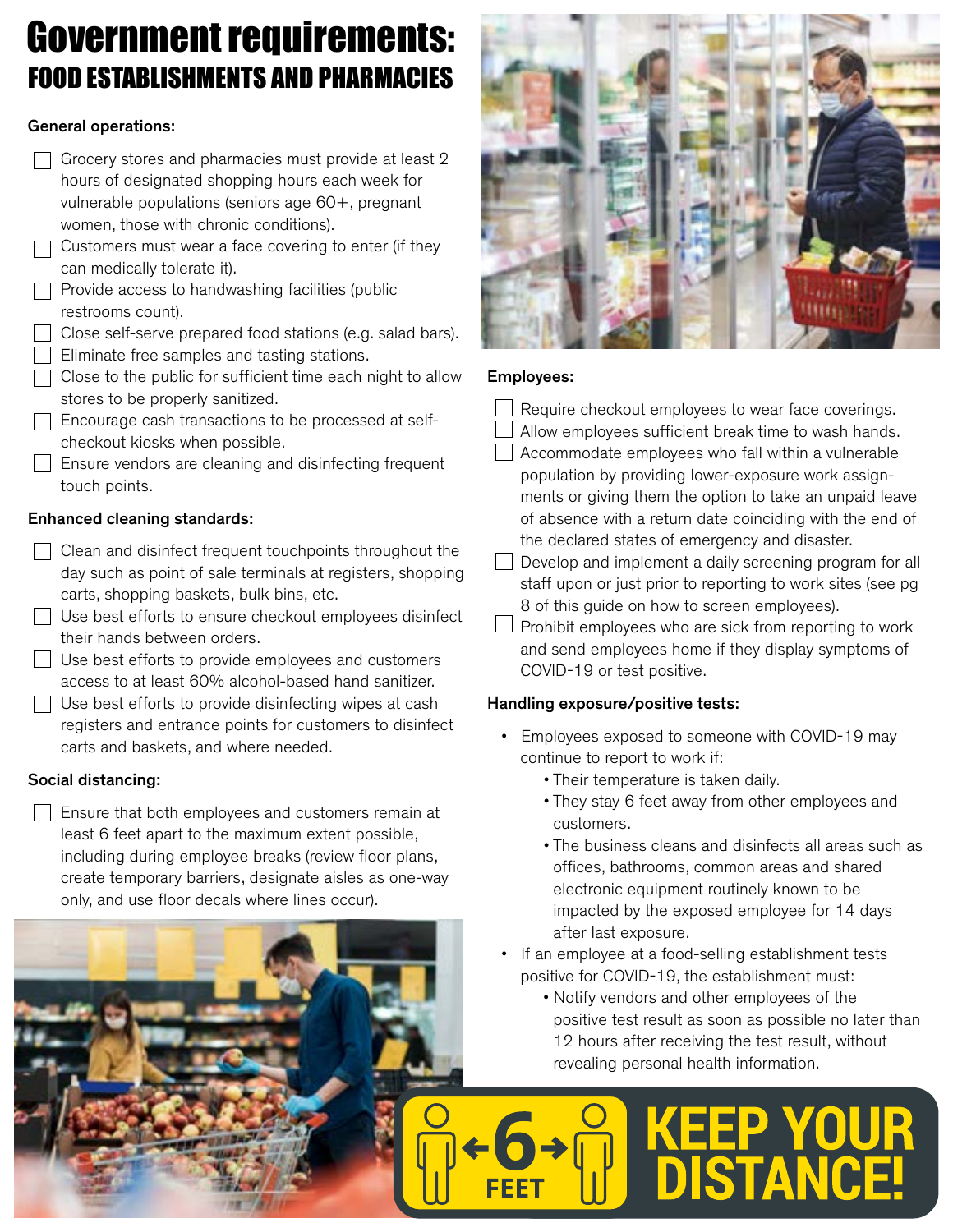# How-to: RECALL YOUR EMPLOYEES BACK TO WORK

You've prepared the workplace, now prepare your employees.



# Step 1: Provide formal, written notice

When the decision is made to return your employees to work, you should provide formal notice, in writing, that the furlough, layoff, or employment without reporting status is over and that they are expected to return to work as scheduled. If your business operates on a regularly changing work schedule, you should also provide an updated schedule.

Require employees to acknowledge receipt of the notice and updated schedule. This is your documentation should the employee refuse to return.

# Step 2: Proactively address potential concerns

The notice in step one should also outline mitigation efforts that have been put in place to keep employees safe. Inform them they can review the required COVID-19 preparedness and response plan (once it's ready) for details. If they're still concerned, ask them what steps they might recommend to feel safer and seriously consider implementing those suggestions if reasonable.

In addition to ensuring a safe environment, you may also consider working with the employee to identify job duties that they may be more comfortable with, explore limited or reduced hours, taking advantage of the state of Michigan's Work Share Program, or review any remote work opportunities. Proper enactment of safety measures, and letting your employees know what you have implemented, can go a long way to alleviating concerns.

# Step 3: Consider utilizing the state's Work Share Program

You may be concerned that workers may not want to return because of potential for a short-term financial windfall due to the Federal CARES Act. The CARES Act extended unemployment benefits from 26 to 39 weeks and added \$600 a week in federal benefits.

The state's Work Share Program allows employers to bring back most or all of their employees while reducing the hours worked thereby lowering payroll. Under the program, employees would remain eligible for partial unemployment plus the additional \$600 from the federal government (see more information on page 7).

# Step 4: Decide whether to challenge unemployment claims

Employees who do have their position available to them cannot refuse and qualify, or remain qualified, for unemployment. While the requirement to seek work was temporarily waived, the return to available work requirement was not. Mere fear of the virus is not a legitimate reason to refuse to come to work and remain employed or, if furloughed or terminated, remain eligible for unemployment benefits.

The unfortunate end game is that you will need to decide if you want to challenge an unemployment claim. During this unique challenge, it is advisable to undertake a number of common-sense best practices. First, you should document all interactions with the employee. Ideally, this would occur in real time rather than having to recall interactions from memory, but COVID-19 did not give us advance warning that these issues would emerge. If you haven't kept records to this point, now is a very good time to start.

Second, in addition to the notice referenced above, you should clearly communicate to your employee, in writing, that you have work available and that you will be challenging an unemployment claim. This will give the employee an opportunity to explain their position, and perhaps cause you to reconsider if there were facts you were unaware of.

Third, be objective in your view of the situation. It is likely that the administrative hearings system will be favorable towards the employee. You should consider this in assessing your approach to the situation.

Finally, be flexible and not afraid to think outside of the box. Retailers everywhere are brainstorming ways to reinvent themselves in this time of crisis. That reinvention can extend to the way you work with your employees to resolve issues.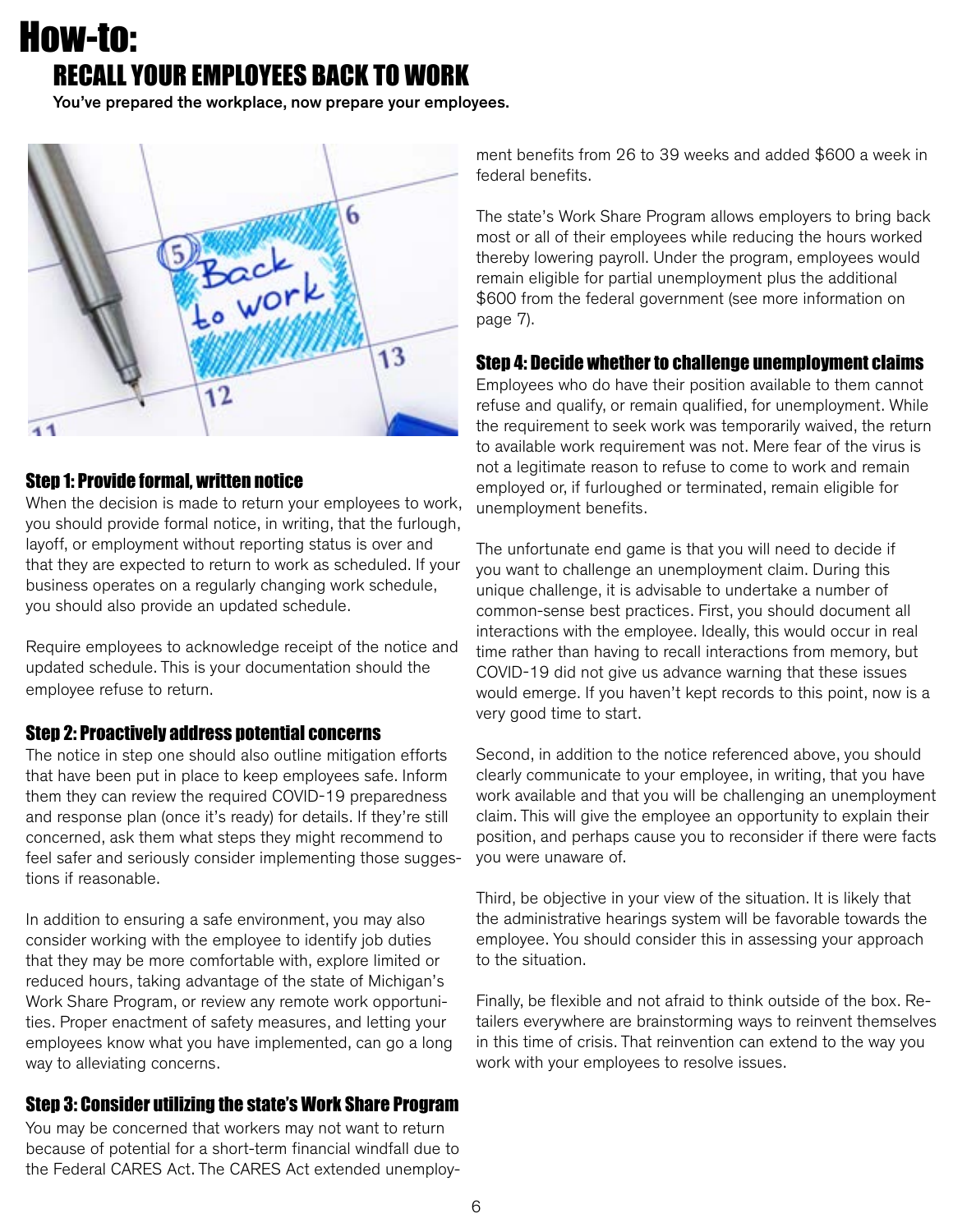# HOW-TO: UTILIZE THE WORK SHARE PROGRAM Know your options.

As a result of Gov. Whitmer's Executive Order, Michigan's Work Share program eligibility requirements have been expanded:

- If business demand is down, employers participating in Work Share can preserve their workforce while reducing hours and wages by 10 - 60%.
- Waived the length of time require ment that employers must be in business and open/operating.
- Waived the requirement that employers NOT have a previous history of layoffs.
- Waived the requirement that employers have a current or positive balance with UIA.

# **RESTARTING BUSINESS EXAMPLE**

AVERAGE SALARY of \$52,000 (\$1,000/week)

Employer wants to bring back 100 employees that were laid off and on unemployment to restart the business at 70% capacity for 12 weeks

- > Employee is receiving \$1,000/week and then is retained to work under a 30% reduction in wages and hours.
- > Under Work Share: \$700/week in salary +30% of state unemployment benefits  $(5362 \text{ maximum x } .30 \text{ = } $108.60$) + $600 \text{ federal}$ benefit through July.

#### Employee Weekly Salary

- > With Work Share: \$1,408 through July 2020
- > Laid off/on unemployment: \$962 maximum through July 2020

Under the federal CARES Act, employees that receive a percent of Michigan unemployment benefits<br>(Including Work Share) also receive the weekly 5600 federal benefit through July 2020.

For more information or to apply visit michigan.gov/workshare or call 1-855-484-2636.

# LEGITIMATE REASONS EMPLOYEES CAN CONTINUE RECEIVING UNEMPLOYMENT

Know your employees rights.

An individual must be considered to have left work involuntarily for medical reasons if that individual leaves work for any of the following reasons:

- Workers with a family care responsibility as a result of a government directive, like childcare due to school closures or caring for a loved one who has COVID-19.
- Workers who are sick with COVID-19 or symptoms of COVID-19 (fever, atypical cough, and atypical shortness of breath).
- Workers who have had contact in the last 14 days with someone with a confirmed diagnosis of COVID-19.
- Workers under self-isolation or self-quarantine in response to elevated risk from COVID-19 due to being immuno-compromised.



# OTHER BENEFITS YOUR EMPLOYEES ARE ELIGIBLE FOR THOUGHOUT 2020

Know your responsibilities as an employer.

# Emergency Paid Sick Leave under the FFCRA

- All companies with under 500 employees must provide eligible employees (same reasons as those eligible for unemployment) with 80 hours (10 days) of paid sick leave related to coronavirus.
- This paid leave is in addition to any existing paid leave policies.
- Benefits paid are eligible for tax credits on employers quarterly payroll taxes.

# Emergency Family Medical Leave Act (FMLA) coverage

- All companies with under 500 employees must provide eligible employees with 12 total weeks of leave (first two weeks are unpaid, next 10 weeks are paid) emergency family medical leave.
- Employees are eligible if they are unable to work (or tele work) because they have a son or daughter under 18 who requires care due to school closures or childcare-related closures (paid childcare facilities) due to coronavirus.

Both laws include provisions to allow the U.S. Secretary of Labor to exempt employers with fewer than 50 employees from the requirements if it would jeopardize the viability of the business.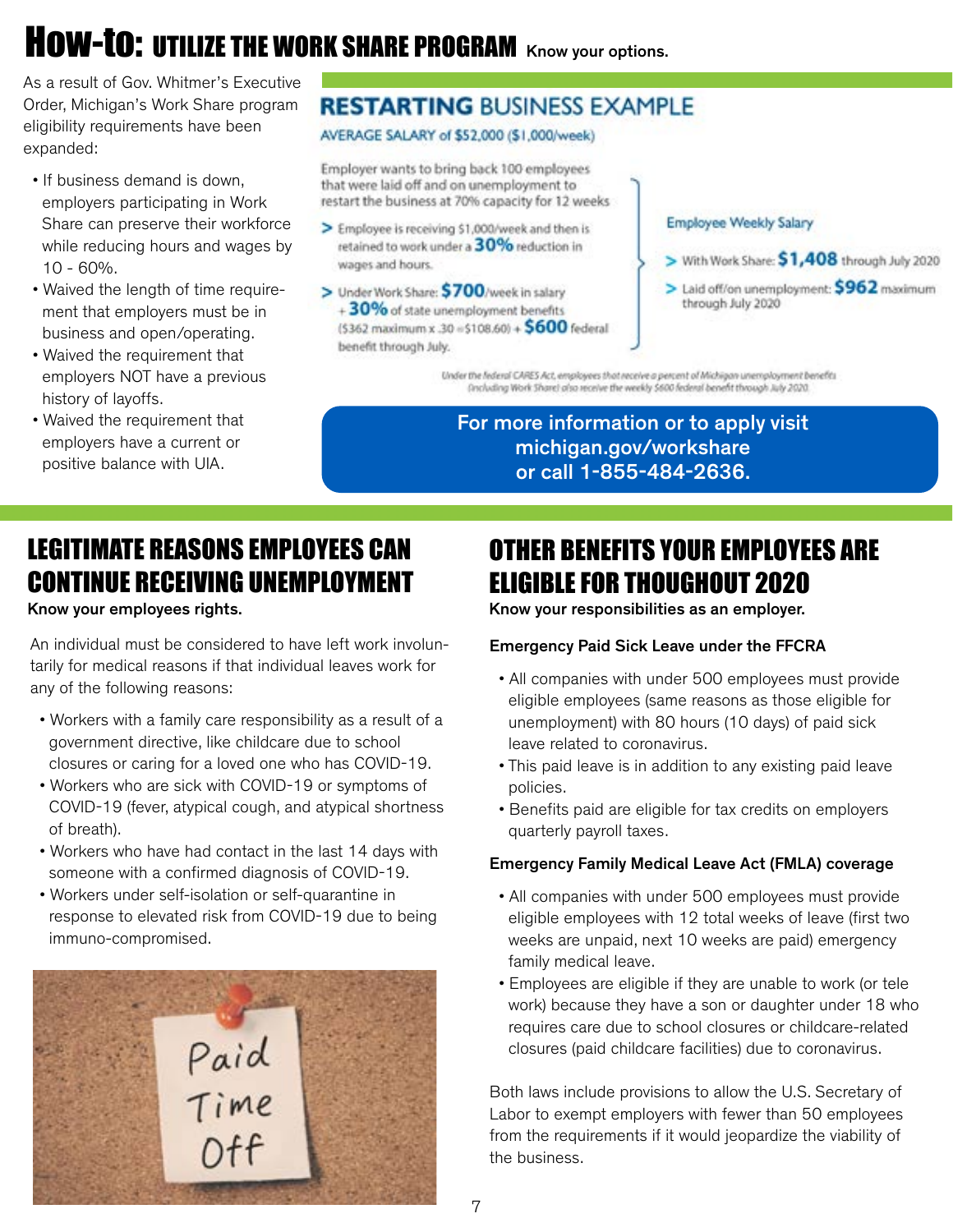# CREATE EMPLOYEE HEALTH SCREENING GUIDES That don't violate HIPAA. How-to:

State orders and many local county health departments require employers to develop and implement a daily screening program for all staff upon or just prior to reporting to work sites. The goal is to prohibit employees who are sick or may have been exposed from reporting to work and send employees home if they display symptoms of COVID-19 or test positive.



Some county health departments have required employers to maintain records of these health screenings and provide them upon request. If located in a county that has a requirement like this, we recommend that you assign employees a number of code, not easily identifiable by other employees, and keep the information vague. Instead of noting an employee's exact temperature indicate whether they pass or fail a specific screening measure.

If an employee has been exposed to someone with COVID-19, they may continue to work if they have their temperature taken daily, stay six feet away from other employees and customers, and the business cleans and disinfects all areas such as offices, bathrooms, common areas, and shared electronic equipment routinely known to be impacted by the exposed employee for 14 days after last exposure.

If an employee at a food-selling establishment tests positive for COVID-19, the establishment must notify food vendors and other employees of the positive test result as soon as possible and in no case later than 12 hours after receiving the test result, without revealing the personal health-related information of any employee.

# DAILY EMPLOYEE SCREENING PROCEDURES MUST INCLUDE THE FOLLOWING QUESTIONS:

#### 1. Do you have any of the following symptoms?

- $\overline{Y}$   $\overline{N}$  Fever of 100.4 degrees or higher (as measured by a touchless thermometer if available, but a verbal confirmation of lack of fever is sufficient if a touch less thermometer is not available).
- $\overline{Y}$   $\overline{N}$  Cough (excluding chronic cough due to a known medical reason other than COVID-19).
- $Y \mid N$  Shortness of breath.
- Y N Sore throat.
- $\overline{Y}$   $\overline{N}$  Diarrhea (excluding diarrhea due to a known medical reason other than COVID-19).

2. Have you traveled internationally or outside of Michigan in the last 14 days? (This excludes commuting from a non-vacation home located outside of Michigan.)  $Y$   $N$ 

3. Have you had any close contact in the last 14 days with someone with a diagnosis of COVID-19?

Y N

### Affirmative answers to screening questions #1 on symptoms of COVID-19 or #2 travel:

Employee must stay home for at least 72 hours with no fever (three full days of no fever without use of medicine that reduces fever) and other symptoms have improved and at least seven days have passed since symptoms first appeared. Pharmacists, pharmacy technicians and other licensed medical professionals are exempt from this requirement.

# Affirmative answer to screening question #3 about coming into close contact with someone diagnosed with COVID-19:

Employee may be allowed to continue work at the employer's discretion if they remain asymptomatic and the employer implements the following additional precautions to protect the employee and the community:

- Checking the employee's temperature daily.
- Keeping the employee six feet away from other employ ees and customers.
- Cleaning and disinfecting all areas such as offices, bath rooms, common areas, and shared electronic equipment routinely known to be impacted by the exposed employee for 14 days after last exposure.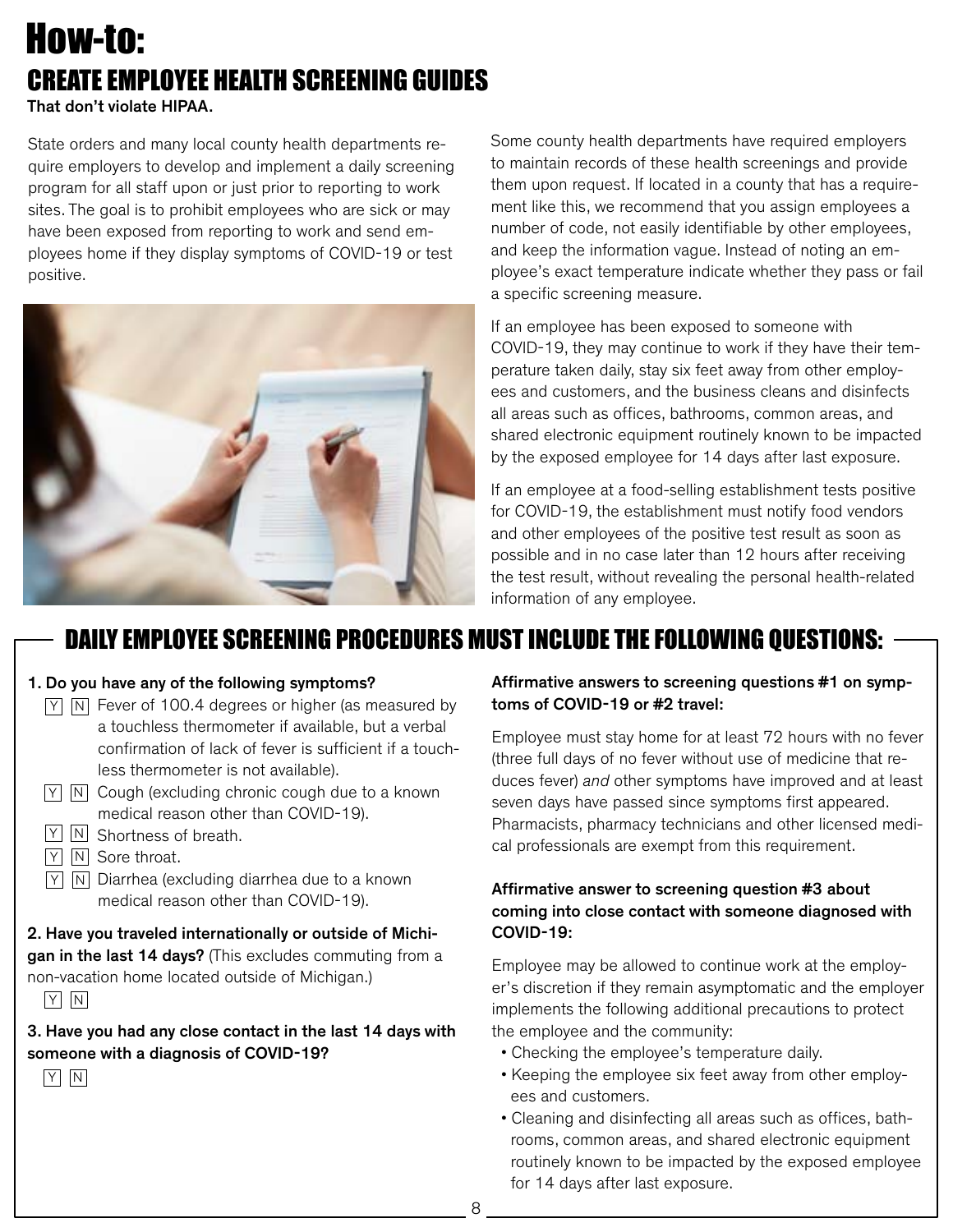# How-to: RETHINK YOUR STORE AND REENGAGE CUSTOMERS

#### Communicate, communicate, communicate - both verbally and with nonverbal cues.

- Use signage for three reasons to inform customers, to make customers feel safe but also set expectations.
- As things just start reopening, you need signage that screams you're open and how people can reach you. Work with the city on parking for curbside pick-up. Cities are looking to help close streets for outdoor restaurant seating - don't let them forget retail.
- Make sure hours and contact information is accurate when customers look for you on Google, Facebook, etc. Include your updated hours on social media channels in posts and on your phone messages. Make it obvious.
- Provide assurance. Usually cleaning happens after hours or during non-peak hours. For customers to feel safe they need to see it, so institute a non-stop wipe-down regimen. Be obvious about wiping down surfaces.
- Have signage outside telling customers what you're doing to keep your store clean and your expectations for them. How do they do curbside, which door to enter, how many people allowed inside, etc.
- Ask customers to only touch what they buy.

#### Store layout: think about flow.

- Are your aisles wide enough to promote social distancing?
- Do you need to consider one-way aisles or a one-direction path guiding customers throughout the store?
- Mark any congregating spots with social distancing mark ers (doesn't need to be fancy, colored tape works).
- If possible, designate one door for entry and another for exiting.

#### Promote distancing but still be welcoming.

• Think about how to retain a pleasant experience. Greet





 customers in a cheerful manner and offer/direct custom ers to hand sanitizer or wipes as they enter your store.

- Offer freshly sterilized pens if customers need to sign receipts and a "clean" pen cup and "dirty" pen cup.
- You'll likely have to limit the number of customers com ing through your doors for a while. That means staffing the door, or even considering hiring security guards. Don't put your employees in a position to confront agitated custom ers without training.
- Set up contact-less credit card processing. (MRA offers processing services if you need help setting it up.)

#### Become more efficient.

- Reduce clutter. Get rid of and move out the stuff that isn't selling. It will be one less thing to wipe down at night.
- Consider bundling products rather than selling singles (think like bags of produce at the grocery store).
- Consider alternative ways to display items customers frequently look through or touch in a hands-free way.
- Consider wrapping/packaging bulk items (coffee, nails, beads, etc) that are looked through frequently or sold by weight. Prepackage them for convenience and to avoid contamination.
- Fitting rooms consider reducing the number, adding more limits on the number of items a customer can try on and developing methods to sanitize the fitting room areas and un-purchased items between customers.

#### Stock up on supplies.

- Reusable items are gone. You'll have to go with dispos ables for now.
- Face coverings, gloves, hand sanitizer, cleaning supplies, floor decals and signs are all in high demand. Don't wait.

#### Managing and retraining employees.

 • Train employees to do sales while wearing a mask. They may need to be overly expressive. Role play.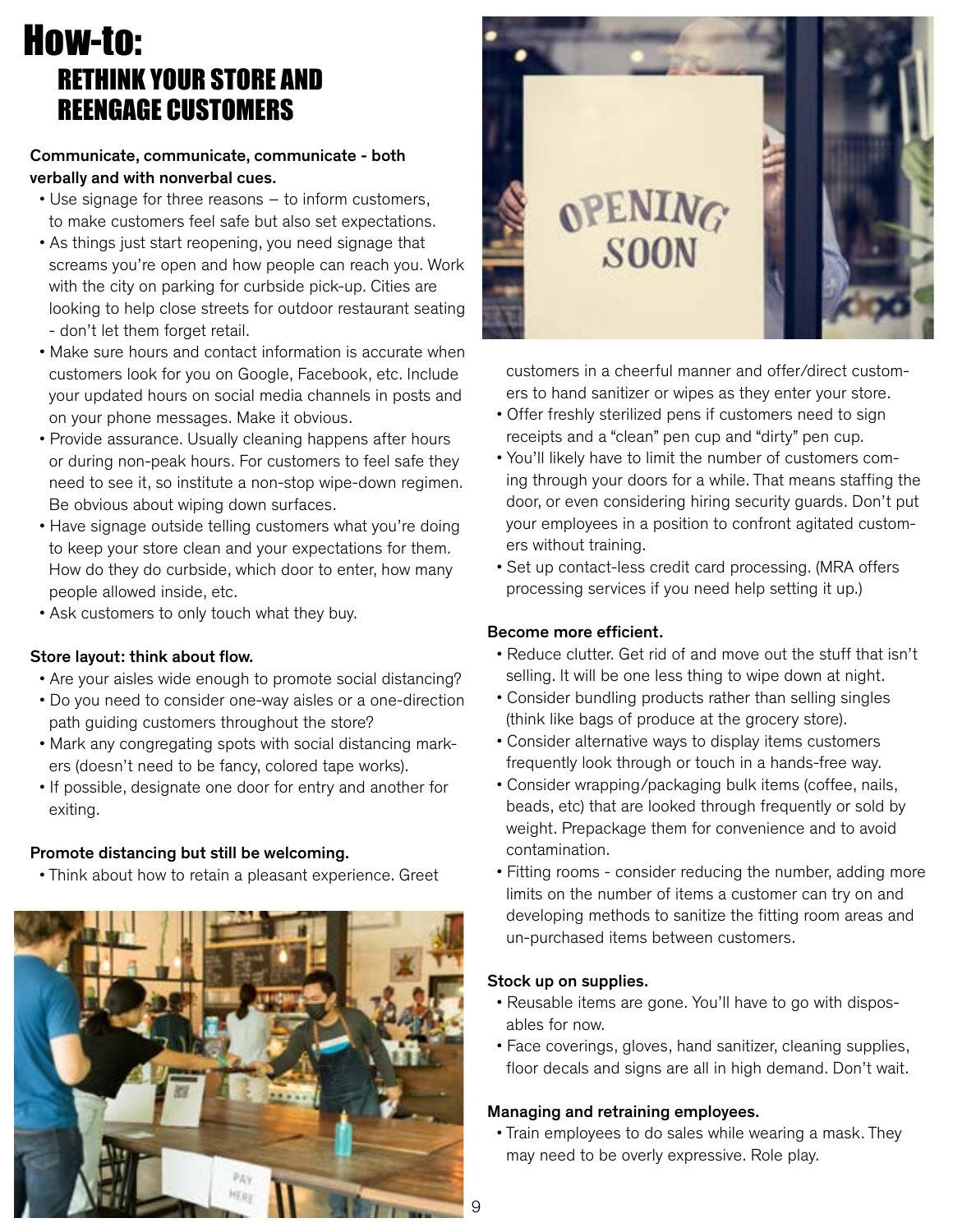



- Teach them how to invite people to explore your store, rather than just ask "what are you looking for?"
- Bring employees in staggered shifts to avoid more expo sure in break and backroom areas than necessary.
- Cross-train employees, in case one gets sick or is exposed.
- Train employees on de-escalation tactics while respecting the customer's privacy. If you intend to enforce face cover ings, remember there is an exemption for those medically unable to tolerate wearing one. How will you still be ac cessible to those customers and not be accused of dis crimination? Try this: "I need you to wear a mask to protect my employees. If you can't do that, I'm more than happy to serve you curbside."

#### Promote products and sales in new ways.

- Use Facebook Live not to show your products, but to show HOW to use your products. Do mini-demonstrations and incorporate your products into the demonstration.
- Don't just hold up a dress; show how you approach ac cessorizing it. If you're a jeweler, show what to keep in mind when mixing jewelry.
- Tell stories behind the products who made them, where they come from, how you came to find this item or some other anecdote about a product – customers love that.
- In a nutshell: find news ways to connect deeply with cus tomers. They'll need that since you can't see most of each others faces when in the store.

#### The big day - reopening your doors.

- Don't plan a grand reopening. No one wants to come to a crowded open house.
- Consider small intimate gatherings.
- How can you stand out? Is it by being extra diligent in safety and handing customers face masks as they enter?
- Be very intentional about designing moments of con nection so your customers get the most out of the gath ering.
- Think about using outdoor spaces you have access to. Parking lots, allies, sidewalks are all options. And plan

- Re-imagine extending your store into an open-air environ ment.
- Remember the first customer who ever entered your store? How you greeted and treated them? That's what you'll need to do with any early adopter who has the courage to shop in your store. Go overboard without being overbearing. Offer to take packages to their car. Throw a little something extra in their bag. Thank them.

#### Returns

 • Will you allow returns? If you do, it'll be an extra hassle. Especially clothing. How to handle  $-$  even if it's just being tried on and put back on the rack? (Will you steam clothes, a quarantine items for a period of time, wiping things down?)

# LOOKING FOR MORE IDEAS FROM FELLOW RETAILERS?

Retailers and retail advocates are encouraged to join MRA's Facebook group, Michigan Retailers Strategizing Together.